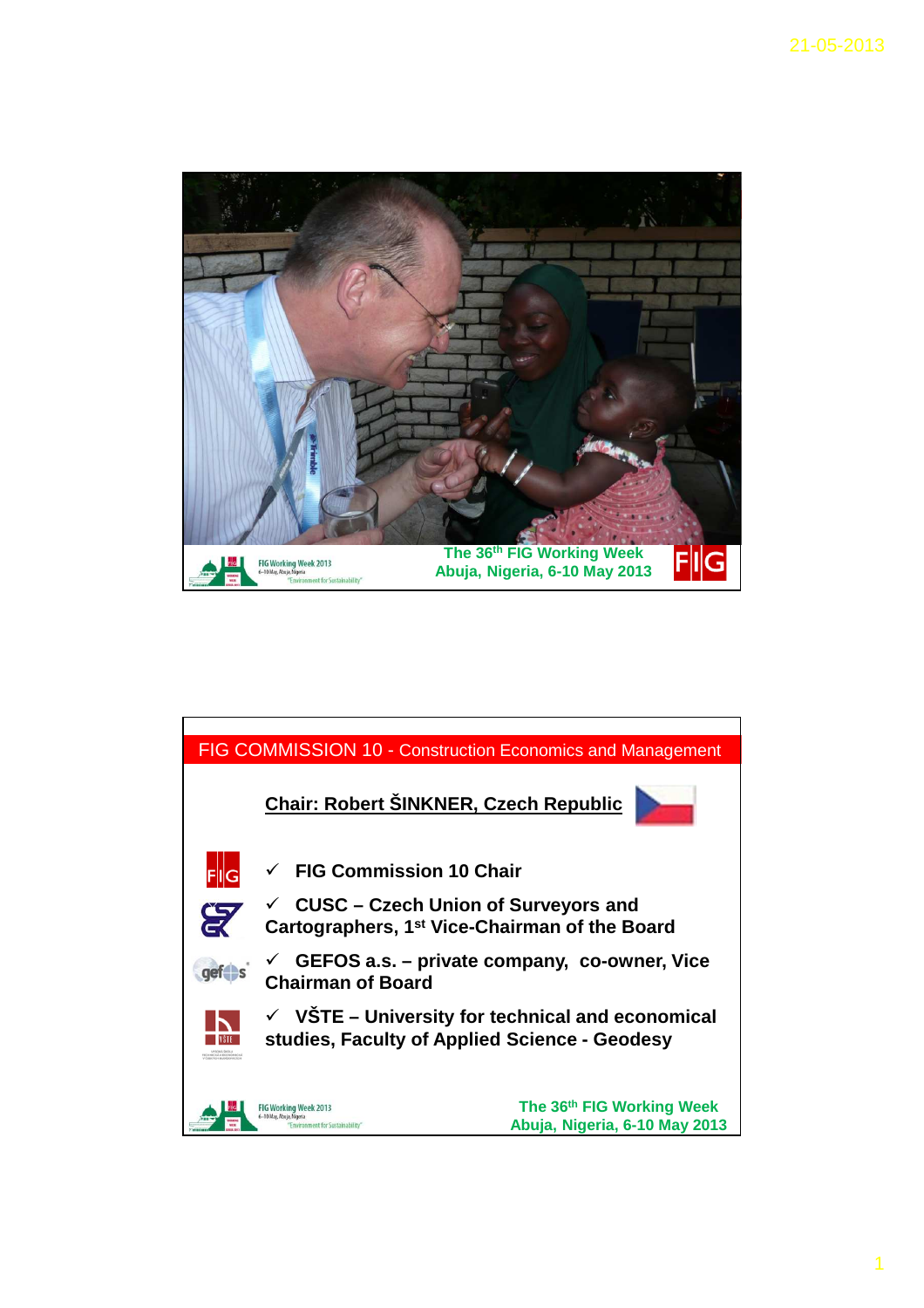

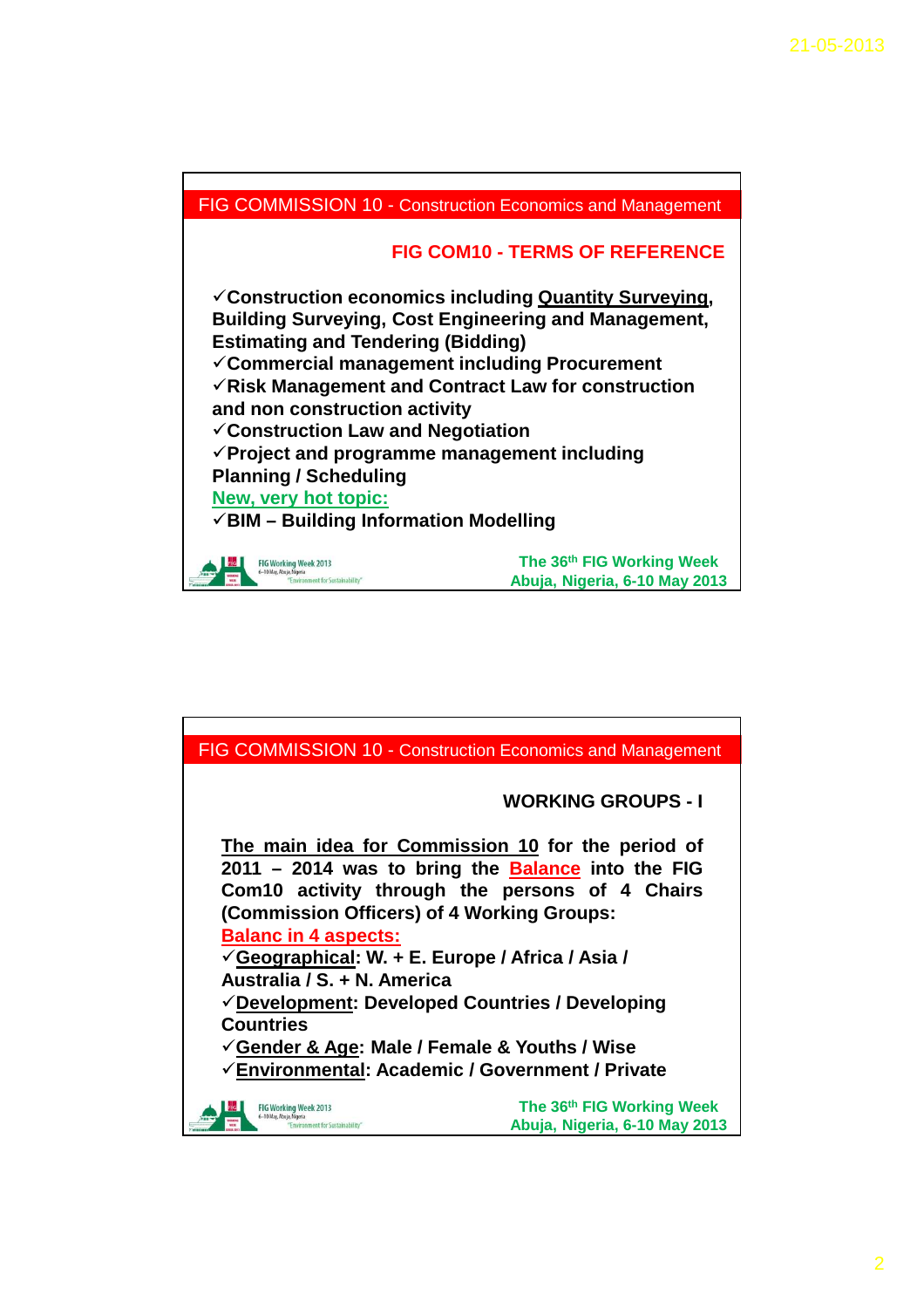



**Working Week, Italy, Rome, 6th - 10th May, 2012:**

 $\checkmark$  At the TS on Wednesday was presented a paper, which later became an **Article of the Month June 2012**: Jason Smith, President, Institute of Civil Engineering Surveyors, UK: **BIM – A Contractors Perspective**.

 $\checkmark$  **BIM** (question – what does it mean????  $\circledcirc$ ) is an approach to designing and documenting building projects and is gaining acceptance in many jurisdictions across the world. It allows all stakeholders and actors within a building project the seamless link between the owner, the designers, the construction professionals, the master builders and the end users. In an era where our profession works towards managing all information spatially, BIM is an enabling a platform that should bring not only sharing and collaboration, but also avoidance of duplication, timeliness and value adding.



**The 36th FIG Working Week Abuja, Nigeria, 6-10 May 2013**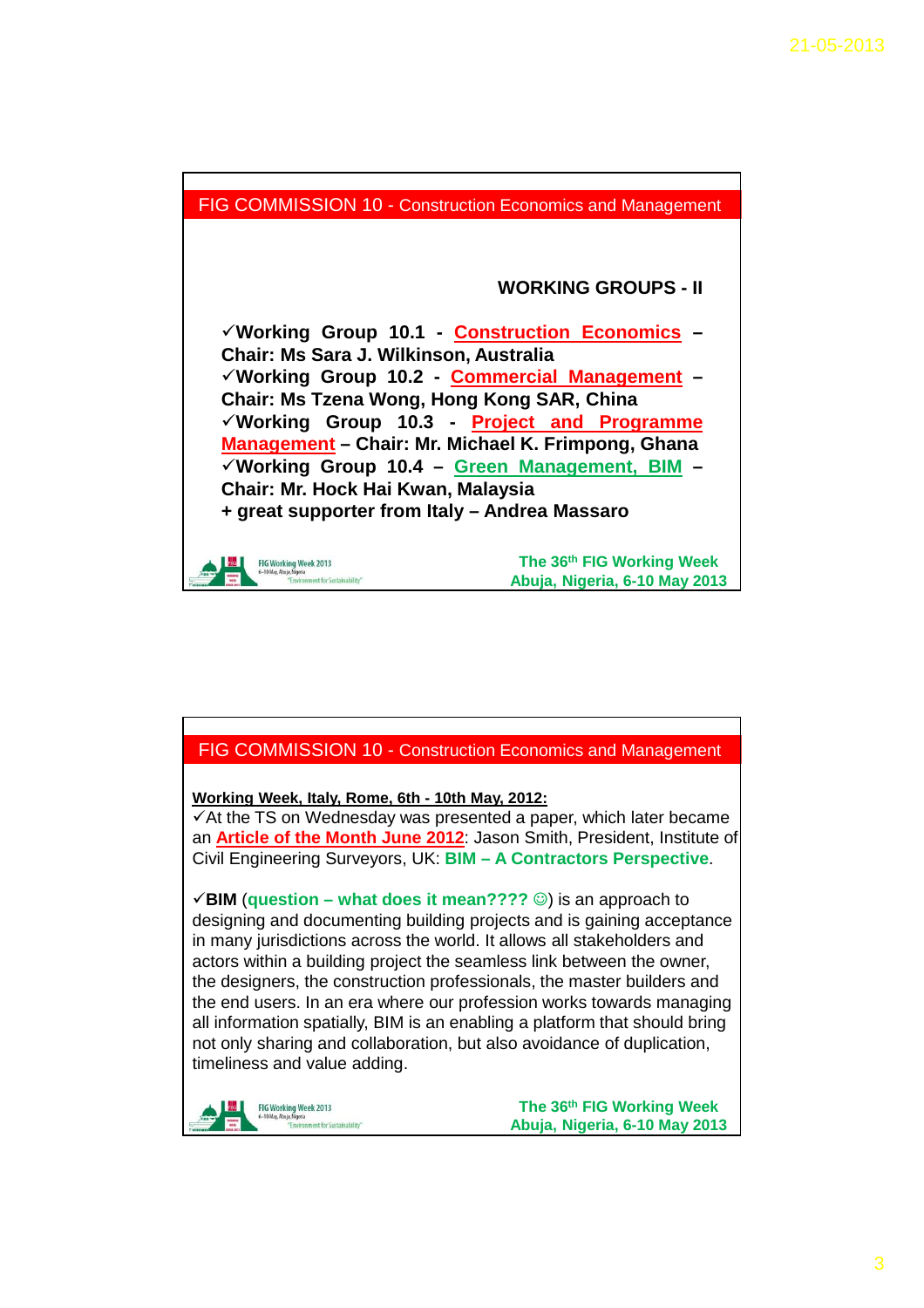

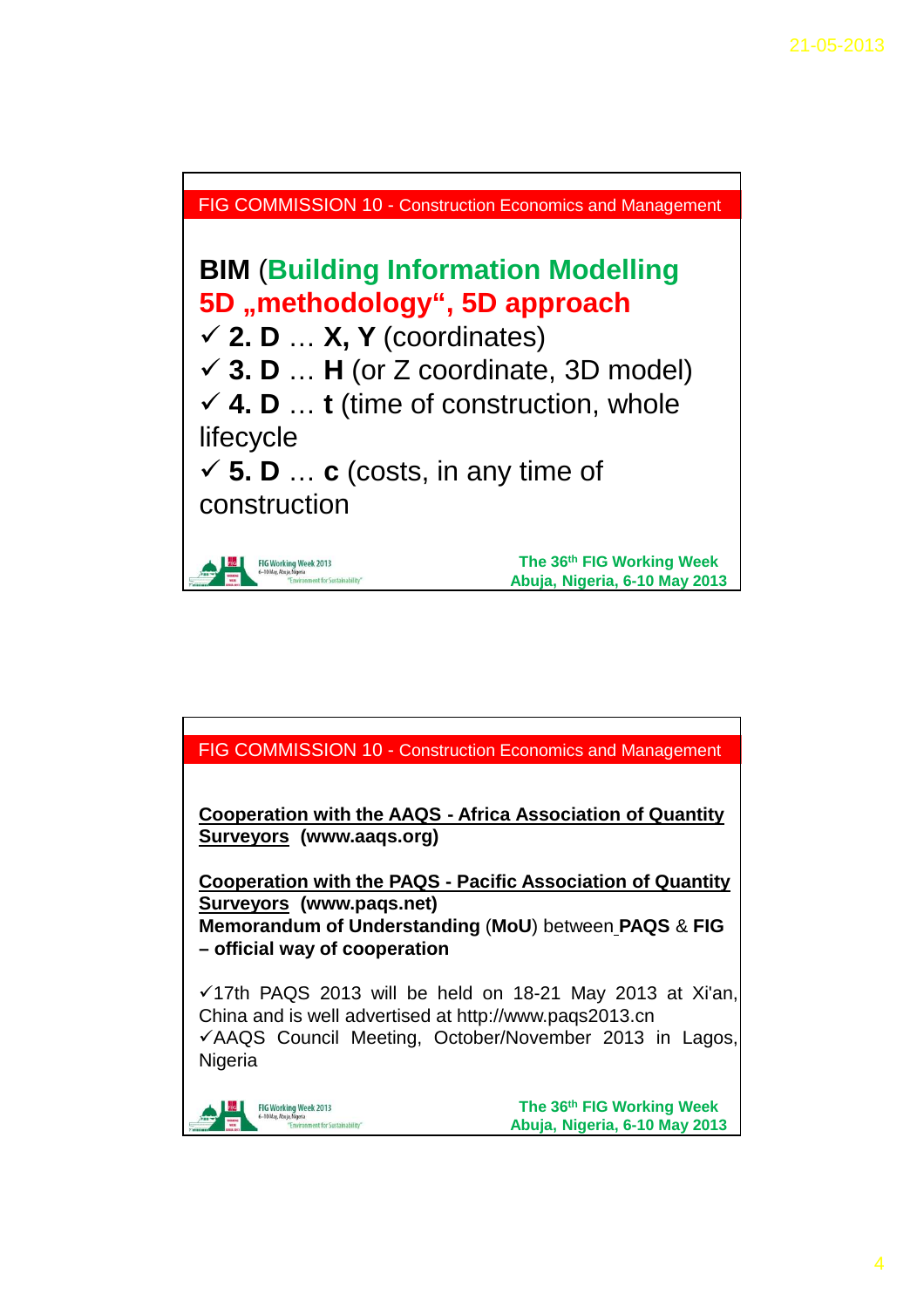